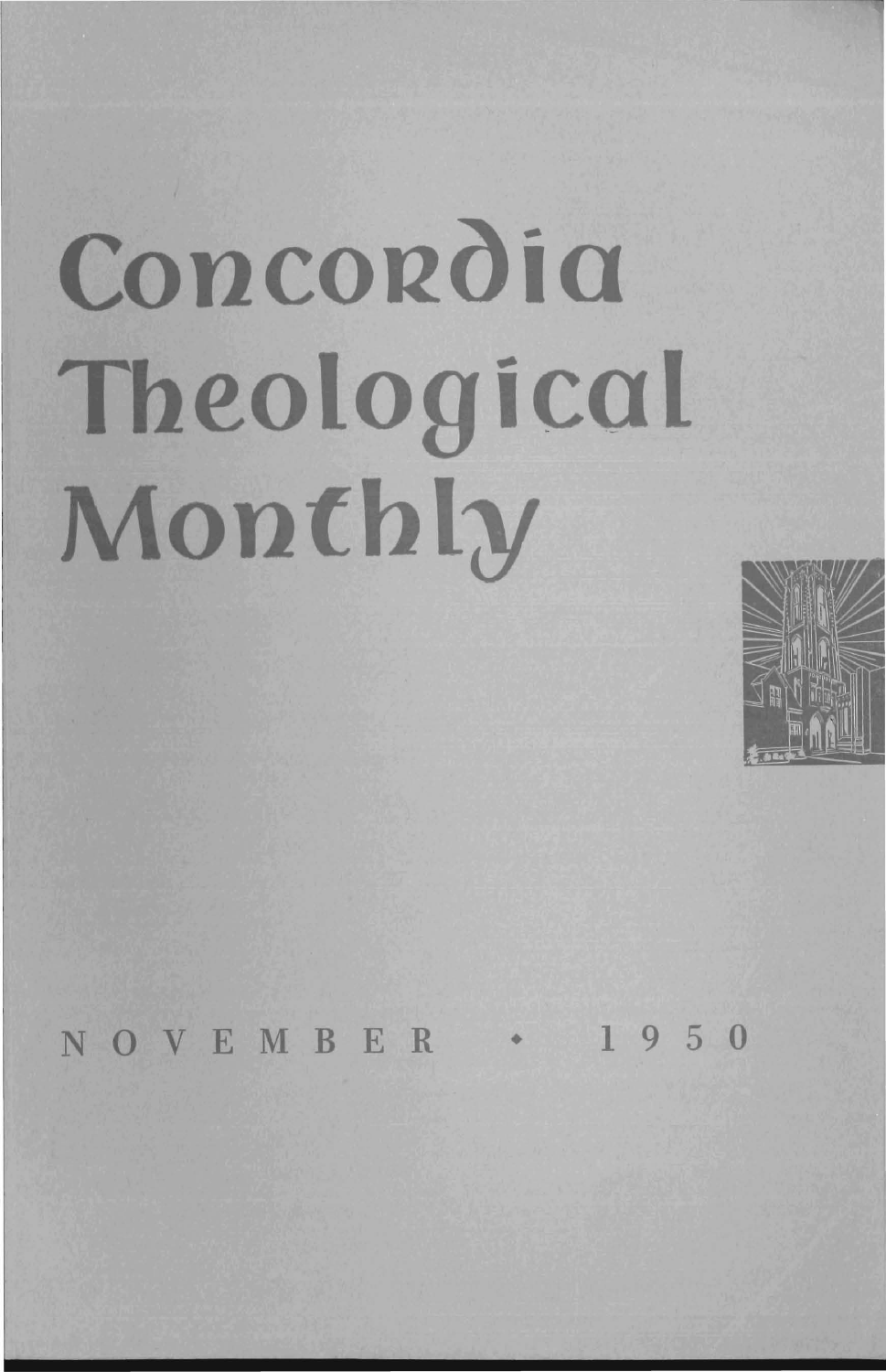# Religious Beliefs and Practices at Irelya, New Guinea, as Reported by Natives

## By WILLARD BURCE \*

AMONG the world's islands New Guinea is second in size only to Greenland. With 312,000 square miles, it is roughly equal to the combined areas of Wisconsin, Michigan, Ohio, Indiana, Illinois, and Missouri. In two features of its physical geography it is unique. No other of the larger islands has such a great proportion of mountainous country; and no area of like size anywhere else in the world has such high rainfalls. No one knows how many people inhabit New Guinea, but the Australian Commonwealth Office of Education estimates that in the eastern half alone there are at least  $1,050,000$  natives.<sup>†</sup>

The natives "are broken up into ... communities, rarely con-

<sup>\*</sup> The reader will keep in mind that the writer of this essay has been a missionary at Irelya for only one year and, furthermore, that his observation of the practices of the natives is restricted to his mission station. The study is not intended to present an over-all view of the religious beliefs of the natives everywhere in New Guinea. In gathering the material he was dependent largely upon the reports of native interpreters, and pidgin English is hardly the medium by which one is able to gain a full and comprehensive picture. The writer also calls attention to the fact that the natives may have deliberately withheld information from him. It is also likely that the natives frequently have no other reason for observing certain practices than tradition. The writer has inquired, for example: "Why do you hang a man's body on a pole for a day before you bury him?" or "Why do you spit on young shoots of taro before you plant them?" and received the answer: "We simply follow the example of our fathers and of their fathers before them." These customs may have had animistic origins, but the natives are unable to give an account of the reasons for their actions.

t *Current Affairs Bulletin,* Commonwealth Office of Education, Sydney, May 9, 1949, Vol. 4, No.4. Names present a difficulty. Western NG, long held by the Netherlands, is known as Dutch New Guinea. The northeastern section of the island, claimed by Germany in 1884 and given as a mandate to Australia after World War I, is called the Territory of New Guinea; the southeastern section, claimed by the British Crown in 1884 and later turned over to the Australian administration, bears the name Papua. Hereafter in this paper, when we speak of NG, it will mean the entire eastern, Australian-controlled section.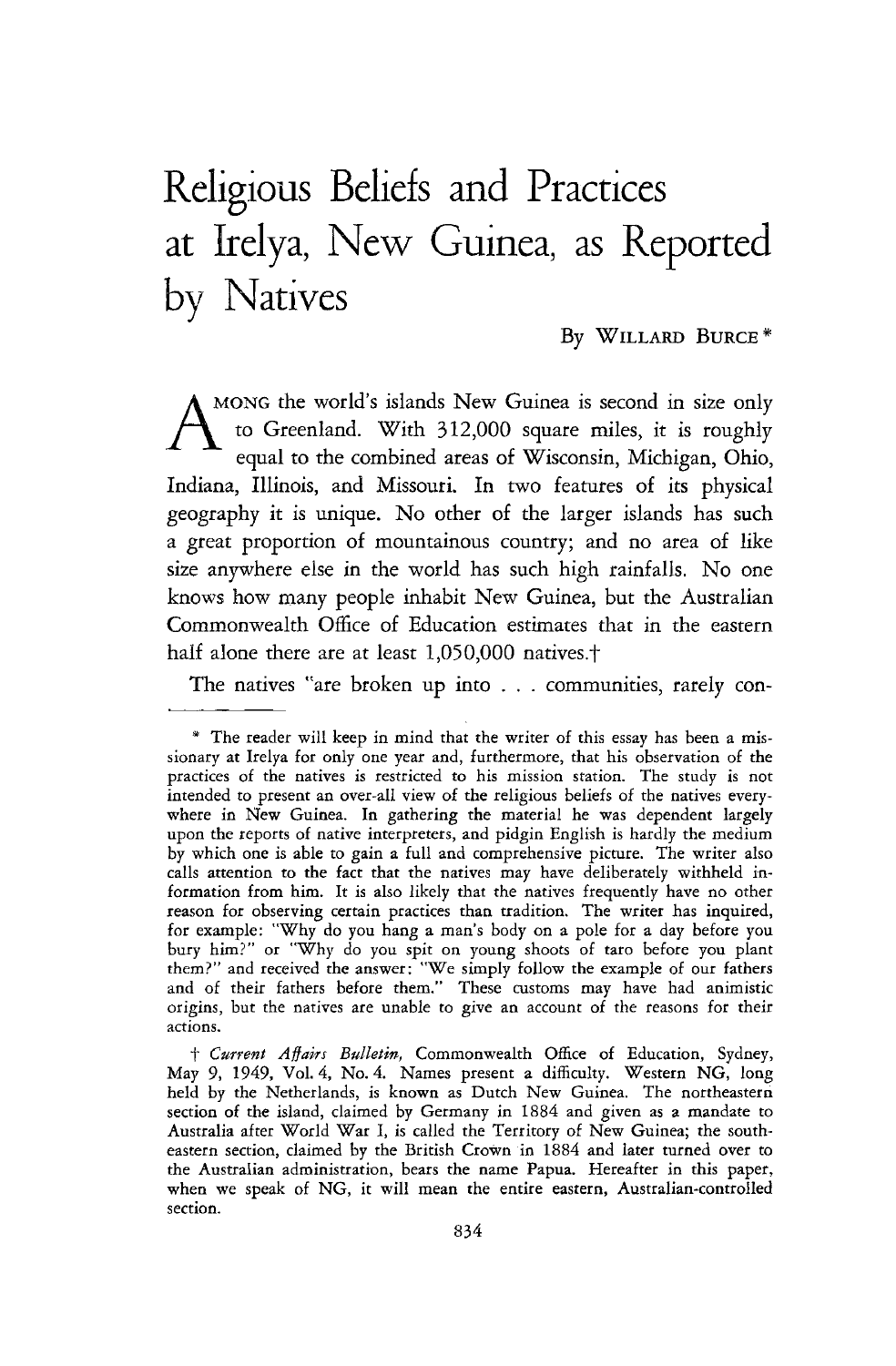taining more than a few hundred; and divided into a large number of linguistic groups, with nearly a hundred languages already counted and more to come. They vary widely in ethnic type; there are tall people and pygmies, light coppery skins and coal-black faces with a strong Negroid cast, and others that could belong to pigmented Europeans, frizzy hair and straight - and all degrees between these extremes and many different combinations of them. One thing they have in common is the primitive level of their material culture." \*

Among many circumstances affecting the cultural status of the natives are the following: the isolation of New Guinea from the outside world until the middle of the last century; the isolation of tribal groups from other tribal groups on the island, caused by the severe mountainous terrain, by incessant intertribal hostility and warfare, and by the practice of sorcery and other barbarous customs; the absence of metals and common textile materials.

All of these factors have had their influence upon the natives of Irelya, a locality far in the Central Highlands of New Guinea, where the writer began Christian mission work in 1949. Irelya belongs to the large Enga, or Caga, language group. The Engas were first brought under partial government control during World War II. Mission work has begun among them only during the last two years. They have been thoroughly secluded from the outside world. Thousands of them are to this day quite unaware that a war with the Japanese ever raged on their island. The thought that an ocean exists and that they are living on an island, which is completely surrounded by water, appears to many of them novel and ridiculous. Sporadic intertribal fighting continues among them. They depend upon wood, stones, and bones for making tools and weapons. They are an agricultural people. They have no cooking vessels, roasting their food in the open fire or in covered pits. Bark, leaves, and rushes are fashioned into body coverings. As protection against chilling Highlands temperatures, houses are built low and snug out of roughly hewn planks and kunai grass. This, in brief, is the sort of environment from which the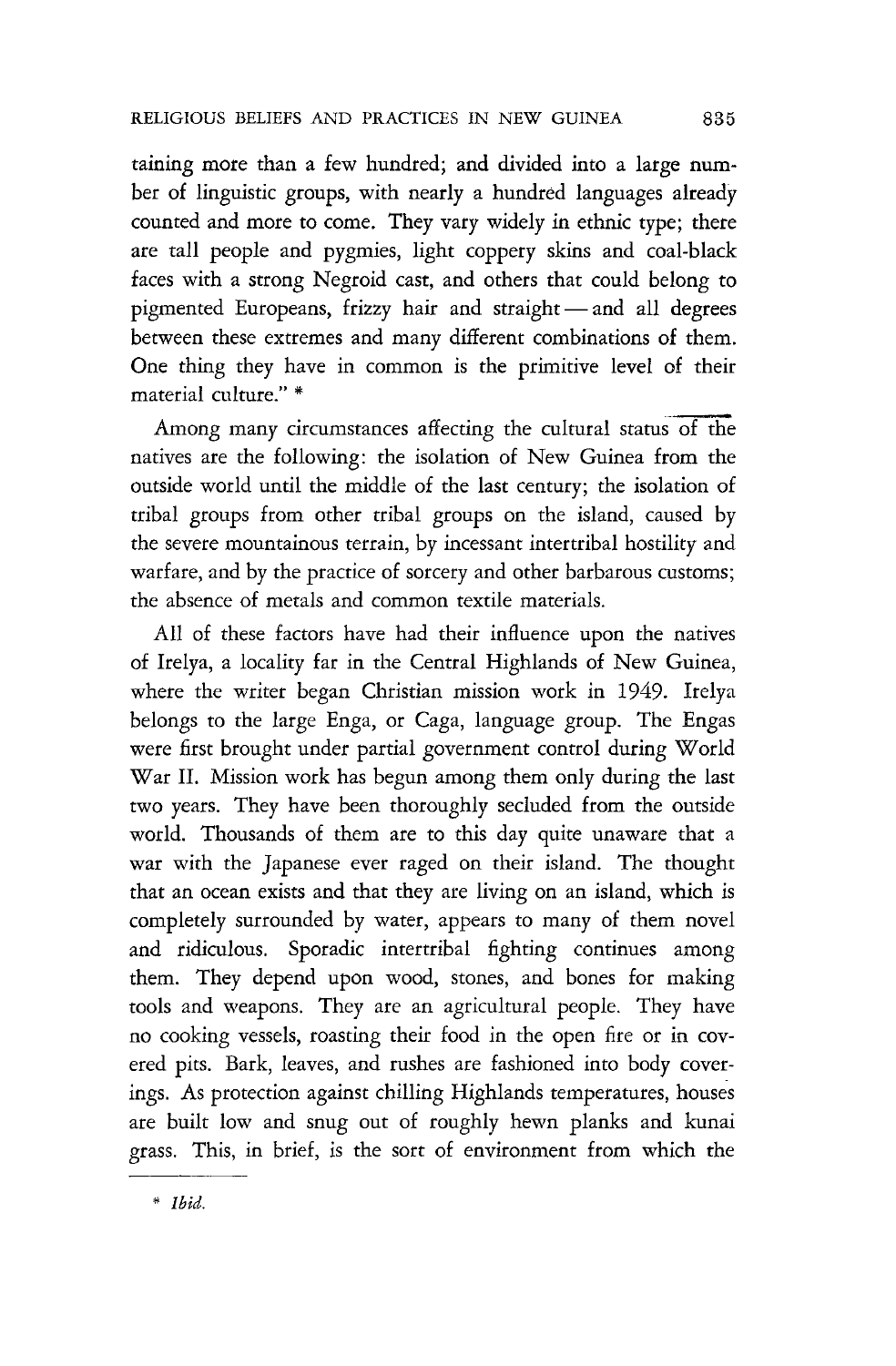material for the following report on religious beliefs and practices is drawn.

The religious factors exerting most influence on the lives of the natives around Irelya are their beliefs concerning the spirits of the dead and their belief in sorcery — the fear of ghosts and the fear of black magic.

#### 1. GHOSTS

The natives among whom we work live in dread of the spirits of the dead. It is believed that when a man dies, his ghost (*timaungo*) remains in the vicinity of his former home and brings misfortune, illness, and death to his survivors. The blame for countless misfortunes is placed upon the spirits. A *timaungo* may inflict external physical deformities or internal complications. He may cause a man to fall and break a bone. He may cause a child to fall into the fire and be burned. He may enter a man's hand and stir up blood poisoning. He may bring about insanity. He may attack a native walking in the bush and kill him on the spot. If the pigs sicken and die, or if the house goes up in flames, it is the doings of a ghost. If a man is more prosperous than his fellows, *it* is said his family spirits are less vicious in their habits than those of other men. The spirits are said never to do good to the livingonly harm.

But the number of spirits that can harm anyone man is limited. A spirit must confine his evil work to living members of his own immediate family - his parents, children, brothers, or sisters. A native does not worry about the spirits of his cousins and more distant relatives. Moreover, as soon as a spirit has claimed a single victim in death, his potency is gone. As a menace to the living he is supplanted by the one he has killed. For this reason a native does not fear the spirits of his more remote ancestors. They have done their damage, and their sting is gone. To the question: "What becomes of the impotent spirits?" the natives reply simply: "We do not know."

The propensity of the ghosts for wreaking harm is not without cause, say the natives. They are hungry. The evil they do is extortion, intended to stimulate the living to give them pigs. Only for a price can the spirits be persuaded to desist from doing damage.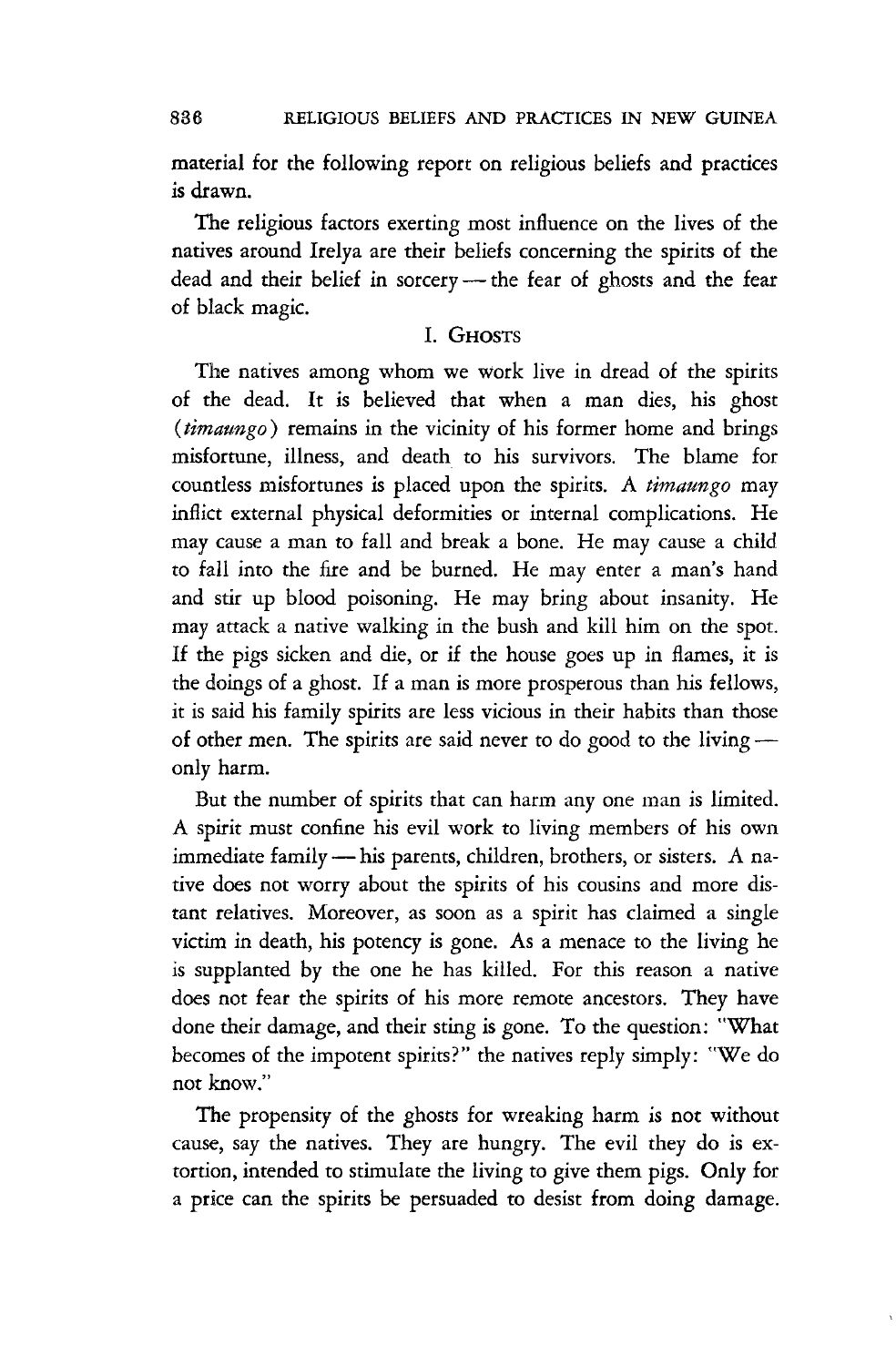Hence the sacrificing of pigs to the ghosts is a frequently repeated rite.

If a native is taken seriously ill, his family assumes at once that a *timaungo* is responsible. But which one is it? When a spirit attacks a victim, it *is* said, all the other spirits in the neighborhood come to watch with glee as the evil deed is done. They are all present in the house. It is for the family of the sick man to determine which of them is the culprit and how he may be appeased. For this purpose they send for the "blow man" *(po pink).* For the blow man is supposed to know how to deal with the spirits.

The blow man's first task after his arrival is to clear the house of all those spirits who have no right to be there and have come only as curious onlookers - those belonging to other families. By a simple ritual he drives them away, leaving only a small group of family spirits, anyone of which could possibly be the culprit. Then in the following manner the blow man purports to determine which of these it is who is causing the sickness.

Taking a certain leaf and placing it between his folded hands, he will begin to ask the ghosts many questions, all of them formulated in such a way that they can be answered either yes or no. "Are you the spirit of Pindi?" he will say. Then he will blow upon the leaf he holds between his hands. If he blows halfheartedly, the answer is no. He asks again: "Are you Raua?" He blows again. If his blowing is again weak, the answer is still no. He continues: "Are you Yaka?" He blows once more; and if he puffs vigorously at the leaf between his hands, the family knows the answer is yes. Yaka is the one causing the illness. But is this not a mere guess by the blow man, and a most transparent fraud? "No," say the natives. Yaka's ghost has come into the mouth of the blow man, causing him to puff strongly at the right time.

Then the family will begin to argue with Yaka's ghost. "Why do you want to kill this man?" they will say. "Let him live, and we will sacrifice a pig to you. If you kill him, you will only harm yourself; you will not get any more pigs. Which pig will you accept?" Then the blow man will go on to determine which pig will satisfy Yaka's ghost. He will ask: "Do you want the red sow with markings on the right shoulder?" "Do you want the young black sow?" "Would you be willing to accept the white boar?"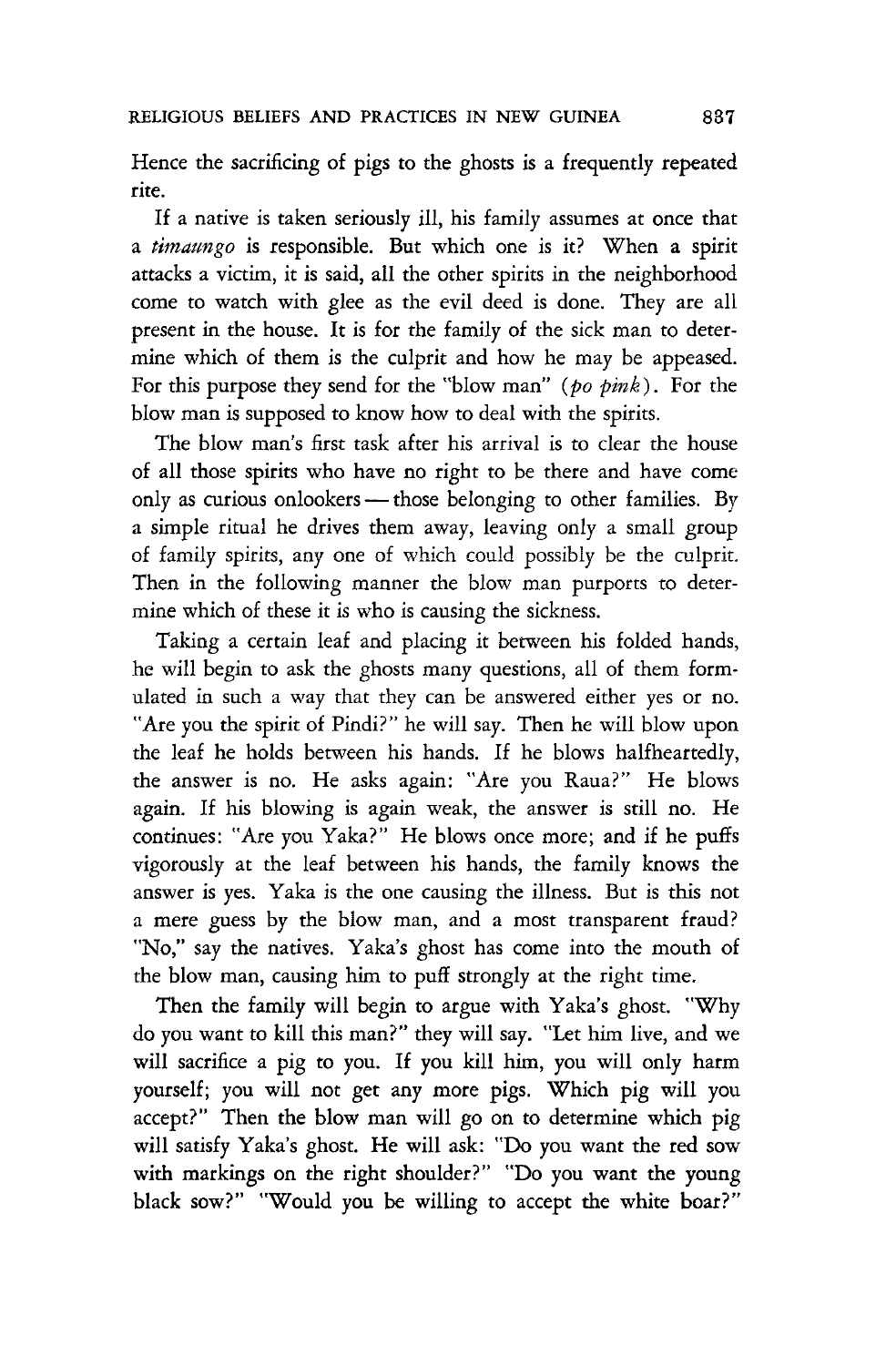Each time he asks, he will blow; and he will keep on asking until the vigorous puffing comes. Then all will know that is the pig to kill.

With this question settled, the natives proceed with the sacrifice. The spirit, of course, can consume only spirit meat. He feasts upon the spirit and upon the smell of the sacrificed pig. The carcass belongs to the living. The pig's owner may use it to stage a feast, or perhaps to repay gifts of pork he has received in the past, or for home consumption.

But it is not only in cases of sickness that the natives sacrifice to the ghosts. Often, they admit, their own hunger for pork becomes the occasion of a sacrifice. When they kill a pig for their own use, they will think of a certain spirit and designate him to receive the spirit and the smell of the pig.

Sometimes it occurs that in a time of illness the family loses faith in the blow man and doubts the truth of his findings. In that case they may call in another man whose methods are considered more reliable. This man is known as the "whistle man" (yakaiyop). While the blowing method of questioning may be conducted in the daytime, not so the whistle man's ritual. This can be done only in the dead of night when the door has been fastened and the fire has died down. The whistle man is there, and the relatives of the patient. The whistle man questions the spirits just as the blow man did. But he uses no leaf. He asks a question, and if there is no sound in response, the answer is no. He voices another query. There is a sudden whistle. Everyone feels a quick fright; for by the whistle the ghost has spoken through the mouth of someone in the group.

The blow man receives no pay for his services, but it is customary to give the more highly regarded whistle man a small remuneration.

At Yaramanda the natives use another method to learn the deeds and intentions of the spirits. The equipment of the man in charge is a spear. Each time he asks the spirits a question, he thrusts the spear into the ground. If he is able to withdraw it easily, the answer to his question is no. He will go on with his interrogation until he thrusts in his spear and finds it held fast in the ground. This is the awaited sign of the affirmative.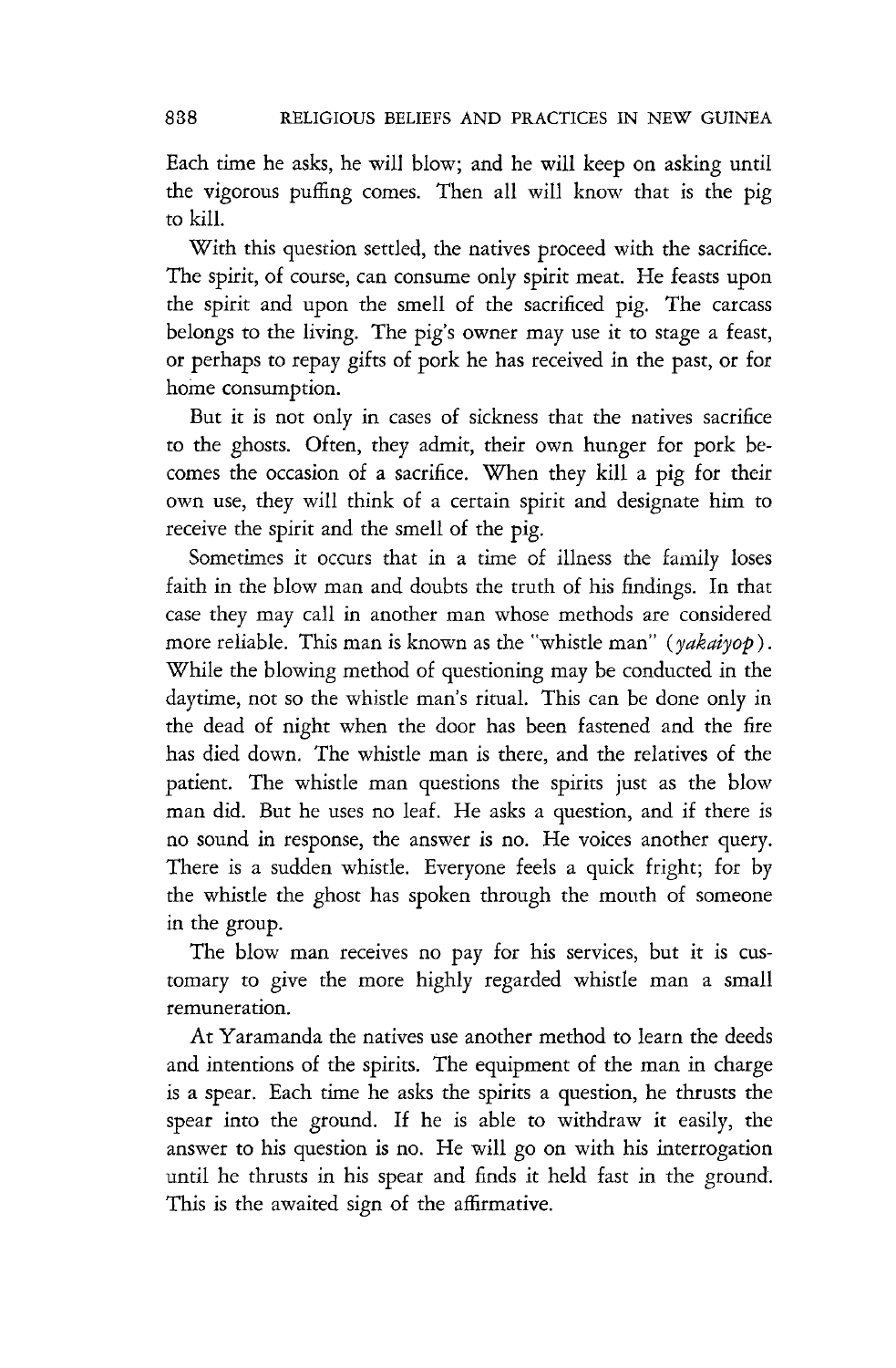#### II. BLACK MAGIC

Our natives at Irelya fear and practice many forms of sorcery. Natives use sorcery for revenge. If someone steals food from a garden; if he refuses to repay a gift; if he puts another man to shame, he may find himself the victim of sorcery. Now that the government has come and warfare has been banned, many natives consider sorcery the only feasible means of avenging themselves on members of hostile tribes.

Fear of the sorcery of other tribes has long been a block to intertribal travel and communication. It has kept tribes in isolated seclusion and has preserved hostility. At times it has made it difficult for us to hire natives to carry supplies to our other mission station at Yaramanda. Many local natives refused for the same reason to accompany us as carriers on an exploratory trip into the valley of the Sau River last year.

The following accounts of various types of sorcery and their effects have been given by my interpreters. They do not in all cases represent what has been actually seen and experienced. They are presented only as a record of common belief and rumor about sorcery and its power.

The sorcery practiced most in the vicinity of Irelya is known as *kongi.* A *kongi* specialist may be sitting beside the road or squatting in front of his house. Seeing an enemy approach, he will bow his head and mumble certain inarticulate things. Suddenly he will raise his head, gaze steadily at his approaching enemy and spit. Within one or two months, it is said, the enemy will die. Bloodletting is the accepted remedy for saving someone affected by *kongi.*  Many men know how to perform this kind of sorcery. One who knows will charge a good price before he will let another into the secret.

Another type of sorcery in these parts is called *chira.* One who wishes to avenge himself by *chira* first obtains a certain shoulder bone of a pig. Over the bone he invokes a curse upon the name of his enemy. Then with a stone he smashes the bone to bits. With that the enemy dies. It is said that no special knowledge is required to perform *chira.* Anyone, young or old, may use this method effectively.

Another form similar to *chira* is *konda*. The method in *konda*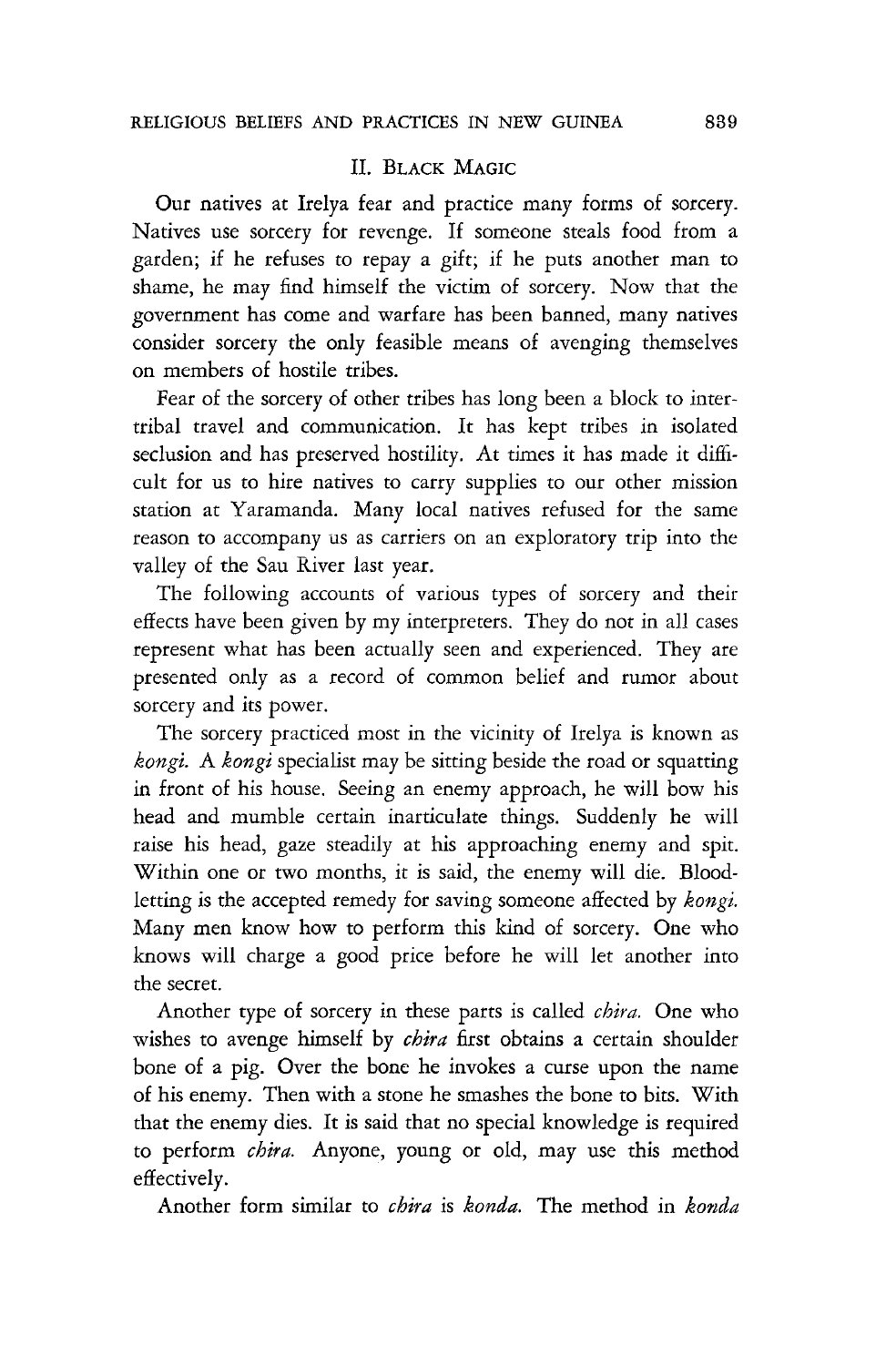is to take a piece of new bark of the kind the natives use for tying. Over the piece of bark call out the enemy's name and wish death upon him. Then cut the bark in two. As it dries and withers, the enemy will perish.

The form of sorcery widely used around Yaramanda is known as *tromogai.* For this a certain type of powdery substance is required. It is said that the natives purchase this material from the Hagen people east of Yaramanda, and that its composition is herbs, powdered bones, and fluids from a decomposed human body. Its price is high  $-$  a large pig for a small capsule. The natives believe that any contact with the substance, internal or external, will be fatal. The usual method, they say, is to approach an enemy in stealth while he is sleeping. If possible, sprinkle some of the substance in his mouth or on his skin and garments. Or hang a capsule of it on a tree near his house. Within two or three months he will be dead. I am told that one of the symptoms of infection by this kind of sorcery is a fearfully distended mouth. An incident written by Missionary Hintze and published in the *Lutheran Witness*  of August 23,1949, deals with *tromogai.* 

Another variety of sorcery known as *malagori* similarly requires the use of a secret substance. What this substance is, none of my informants were able to say. *Malagori,* they say, is used widely in the region of the Sau River and along the Lai River below Yaramanda. A man who wishes to put *malagori* to use stands up along the road. Possibly he will climb a tree for a better lookout. When he sees his enemy coming along the road, he takes the secret substance in his hand and gestures with it at the victim. If he gestures lightly, the victim dies after he gets home. If he gestures vigorously, the victim falls down at once; his beard, hair, and skin become brittle, crack, and break; and he dies in torment on the spot.

The natives with whom I have talked assert that magic and the spirits of the dead work together for evil. But the manner of their co-operation is not clear. Some conceive of the magic spell as inciting the victim's family spirits to kill him.

In considering sorcery, we cannot disallow the possibility of the use of actual pharmaceutical poisons. Whether such are used here we are unable as yet to say. It would be strange if there were no poisonous plants here, and also strange if the people had not dis-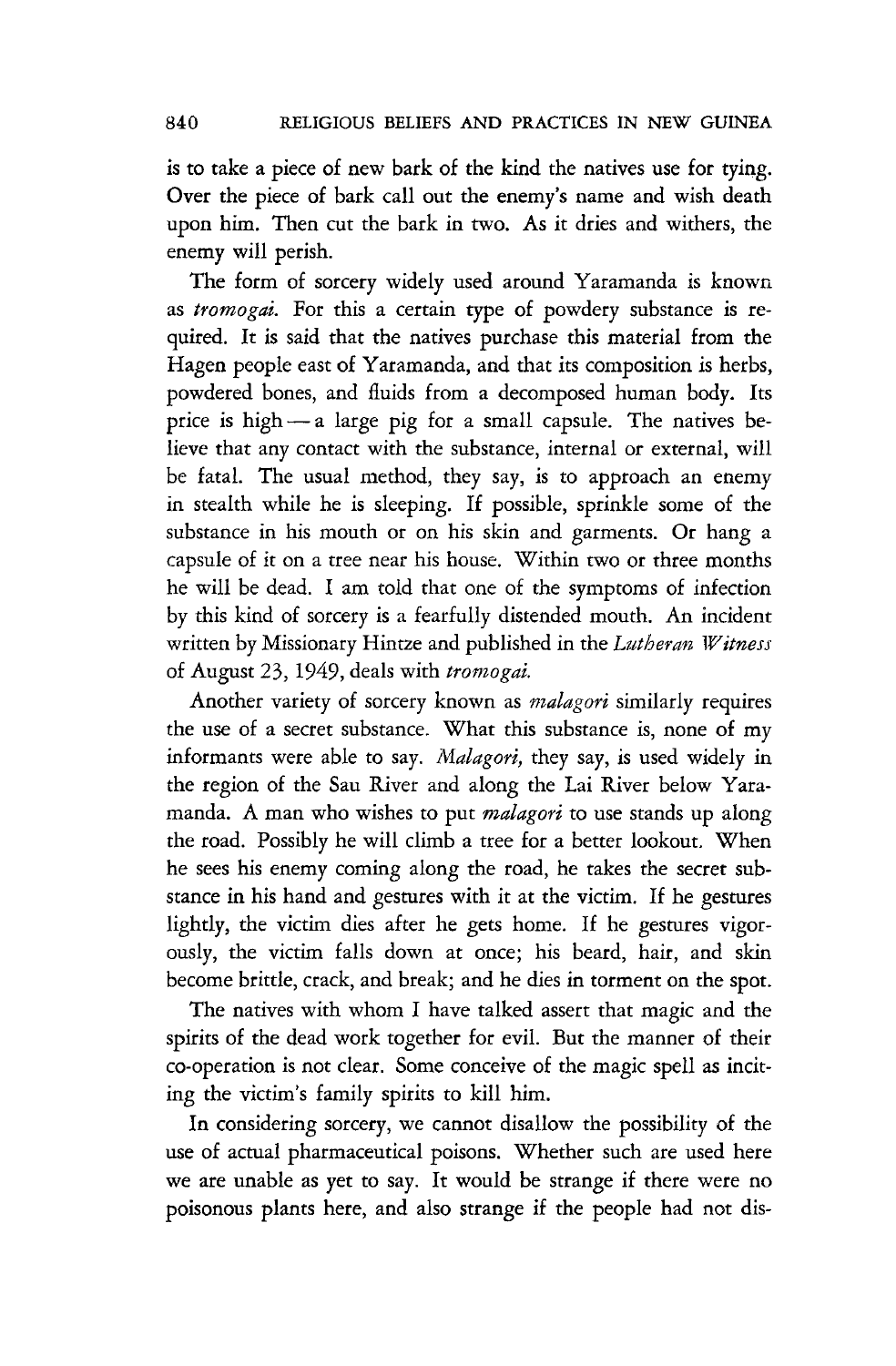covered their properties. But it will be noted that among such a people as ours, who take for granted the power of sorcery, there is usually no clear distinction between a pharmaceutical poison and any other substance which is believed in the sorcerer's hands to be capable of causing death. If a native eats spoiled pork and subsequently begins to vomit, he can ordinarily trace the cause of his distress. But whether the sorcerer in his deed would use a true poison or merely the bone of a pig would be immaterial in the minds of the natives, so long as the victim died. Both would be considered equally fatal. Whether the victim died of poison or of fright, the result in either case would be the same; and there are no chemists to make post-mortem examinations.

Exact knowledge about the sorcery in which they believe and which they practice and fear is lacking among the natives. Sorcery thrives in ignorance. Monstrous rumors are taken for absolute truth. The natives are convinced of the power of sorcery. Their dread of it is strong and satanic. And the dread is often enough to cause death. The injunction in the explanation of the Second Commandment against the use of witchcraft seemed somewhat archaic to us until we witnessed ourselves how sorcery, believed in, sanctioned, and practiced among a people, completely enslaves them.

### III. OTHER ELEMENTS

There is a belief in the existence of certain demons which the natives call *puruduri.* These are distinct from the spirits of the dead. No one seems to know anything of their origin. It is said they dwell in the bush on the mountainsides. In some cases they inhabit particular stones. Travelers in the bush may be attacked and disemboweled by a *puruduri*. In a discussion regarding these beings I found a quaint skepticism. Some of the natives said: "We are inclined to doubt that there are such beings as *puruduri*, even though our forefathers have had much to say about them. In all likelihood it is not *puruduri*, but ordinary ghosts, who kill those who walk alone in the bush."

The natives also speak of the *yailyagari.* These are good beings who dwell in the sky. Though nothing is known of their origin, the natives believe it is the *yailyagari* who give the rain. There is a great lake in the sky. The *yailyagari* sit on the shore of this lake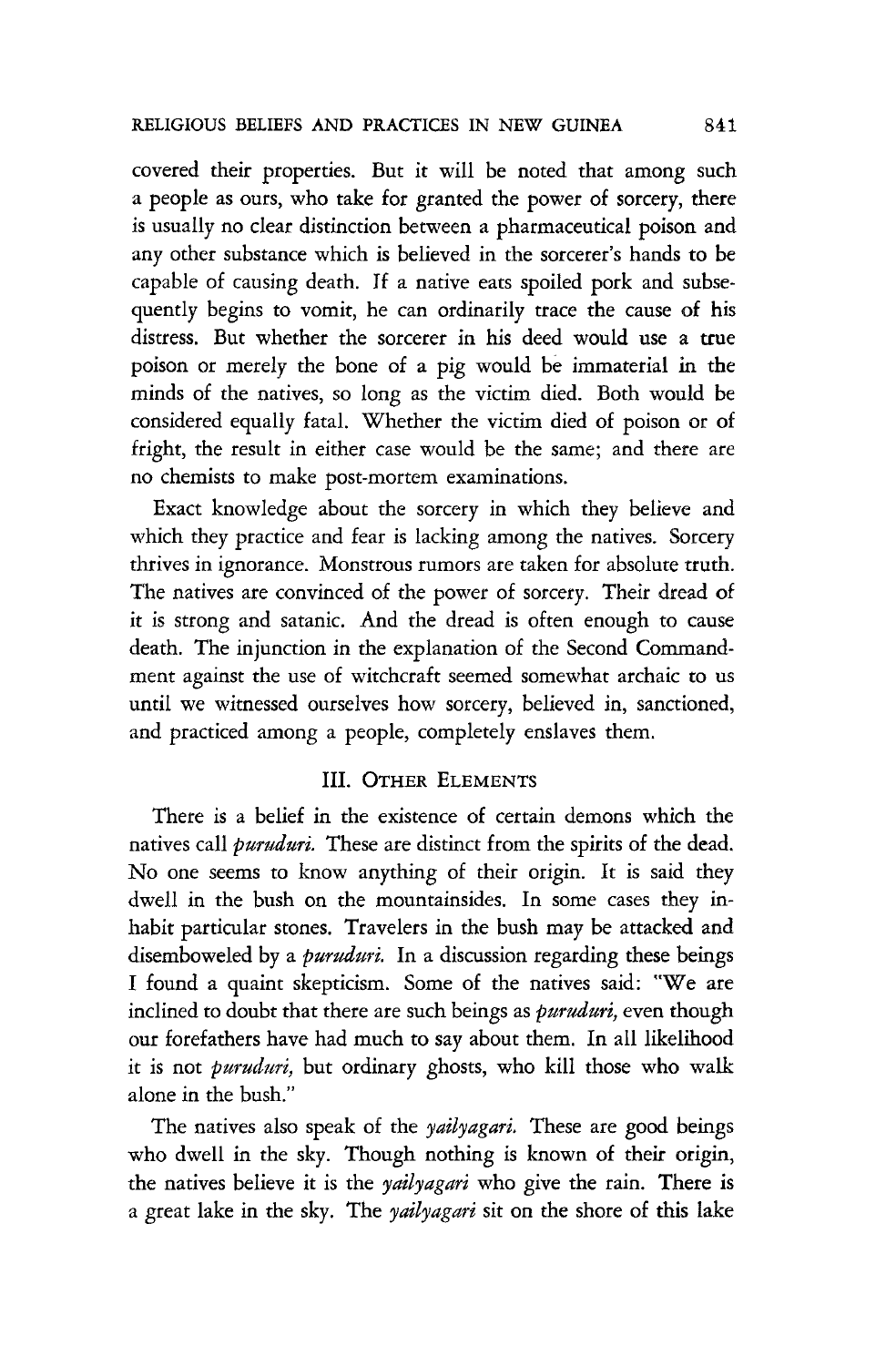and smite it with great sticks so that the water splashes down to the ground in the form of rain. If there is ample rain and the crops flourish, the people say the *yailyagari* are being good to them.

Some time ago one of the head men of the local tribe at Irelya said to me: "You have told us much about God and His angels that we have never heard before. All we ever knew about God and His angels was what our forefathers told us about the *yailyagari."* In the *yailyagari* he had found a point of connection between our teaching and that of the forefathers; and though the similarity is remote, who knows whether it may not have a historical reality? Dr. Theodore Graebner, in *Evolution,* writes: "The founders of the comparative study (or Science) of Religion and the greatest authorities in its various departments are practically unanimous in their opinion that all pagan systems of mythology and religion contain remnants of a more exalted form of belief, of a higher, clearer knowledge of the Divinity, which gradually became dimmed and corrupted" (4th Ed., 1929, p. 105).

Nearly every tribe around Irelya has an area of forbidden ground fenced off and overgrown with bushes and trees. Within this place is the tribe's *yainanda*. The *yainanda* is a stone of a peculiar shapepossibly one that has been hollowed out at one time in some river bed. To this stone is attributed the power to grant a good harvest. The *'yainanda* is a fertility god.

At intervals of about a year, just before beginning to plant new gardens, the members of a tribe will fix a time for renewing the good will of the *yainanda.* They will send the young men of the tribe out into the bush to hunt opossums (one of the few species of wild game found here). When they have bagged a goodly number, they return home; and the tribe will stage an opossum feast in honor of the stone. The men of the tribe, together with others of neighboring tribes, will retire into the fenced area of bush where the *yainanda* is situated. No women are permitted, and the occasion of the opossum feast is the only time when men may enter the area with impunity. At a certain traditional spot within the fence the men will roast the opossums. The *yainanda* will enjoy a feast of opossum spirit and opossum smell. The men, with even greater relish, will consume the fleshy portion. On this occasion the men will pour a libation of the grease of pigs or the oil of a